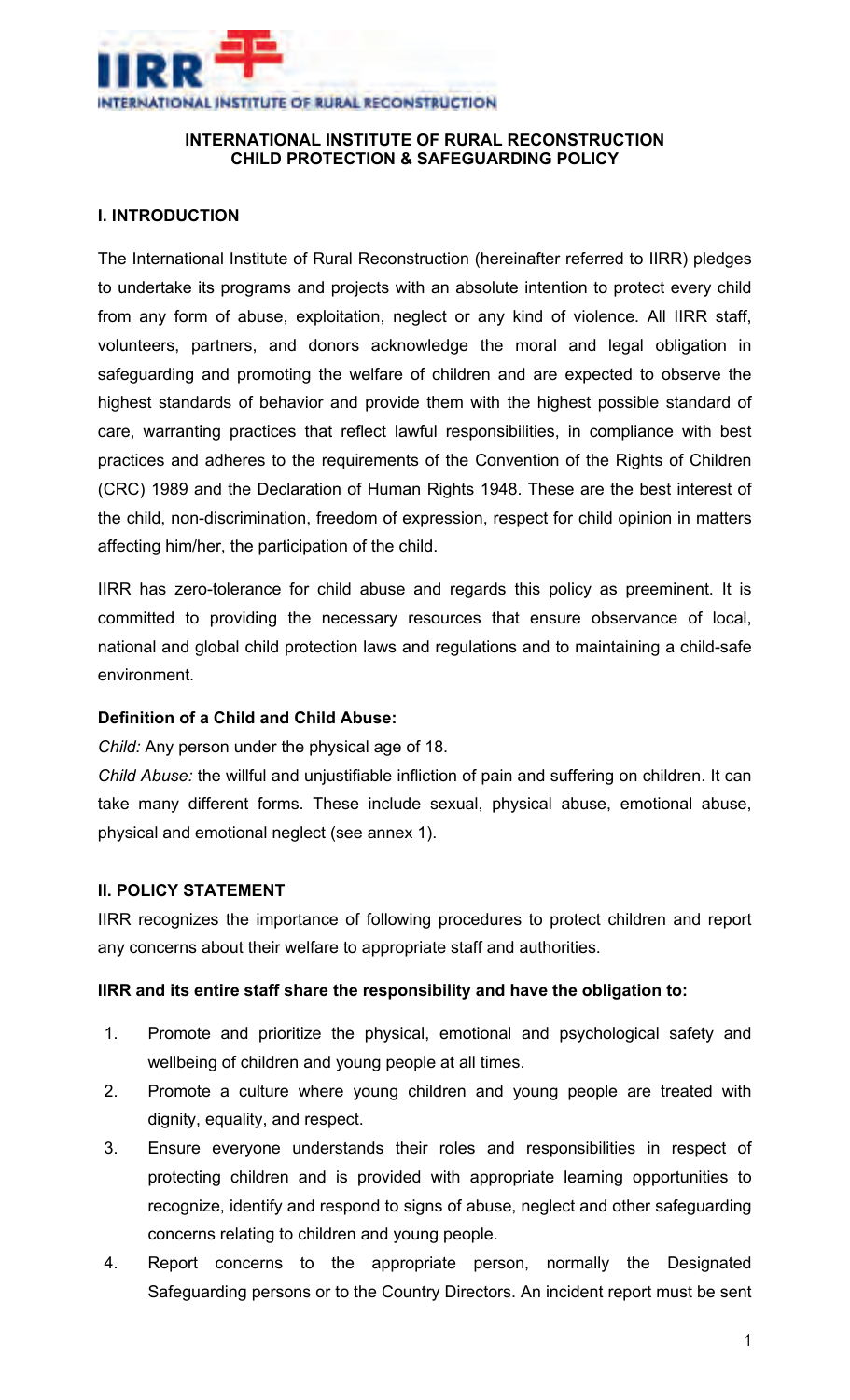

#### ERNATIONAL INSTITUTE OF RURAL RECONSTRUCTION

to the appropriate persons within 24 hours with the following details: date, time, and location of the incident; detailed narration of the incident; and immediate actions done by the representative if any.

- 5. Ensure quick and appropriate action is taken in the event of incidents/concerns of abuse and support is provided to the individual/s who raise or disclose the concern.
- 6. Ensure that confidential, detailed and accurate records of all safeguarding concerns are maintained and securely stored.
- 7. Ensure privacy and confidentiality of a child's information. All photos and videos of children must portray them in a manner that gives them dignity and evokes feelings of hope, joy, respect, and compassion. All published images (online and print) of children must not contain their full names, address, and other personal information.

IIRR shall secure an informed consent form from the scholars and their parents to signify their agreement for the use of their photos and videos in published materials.

- 8. Prevent the employment/deployment of unsuitable individuals.
- 9. Ensure robust safeguarding arrangements and procedures are in operation.
- 10. Ensure that this policy is disseminated to all staff, read by all staff and understood by all staff.

### **Role of Duty of Line Managers:**

- 1. To report and record any incident of concern about child protection to the appropriate child protection agency.
- 2. To ensure staff are aware of, and provide an introduction to, as well as have access to Child and Human Rights documents.
- 3. To ensure that staff are aware of procedures for reporting concerns and their responsibilities in reporting
- 4. To ensure community and children are aware of and have easy access to reporting authorities and procedures for reporting concerns and complaints.
- 5. To ensure parental or guardian consent is sought for any activity with a child and encourage parental participation in all activities involving children.
- 6. To ensure parental or guardian consent is sought before taking any images or footage of children. Ensure that the parent or guardian understands the purpose of this activity and how the images or footage will be used.
- 7. Be aware of situations which may present risks and ensure these are supervised appropriately
- 8. To empower children; discuss with them their rights, what is acceptable and unacceptable, and what they can do if there is a problem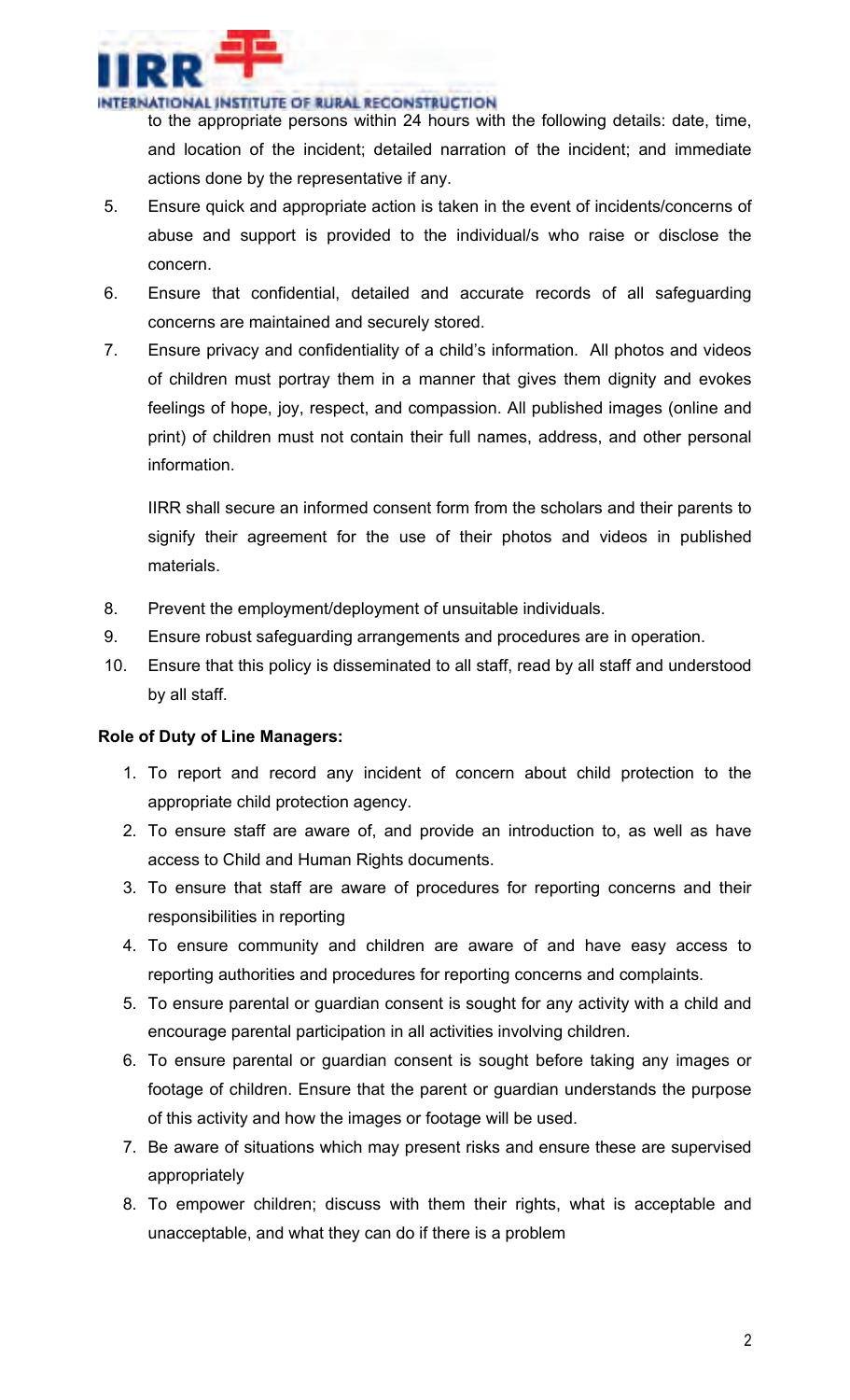

## **Role of Country Directors:**

- 1. Be aware of the local law applying to child protection and the agencies responsible and provide this information to all staff.
- 2. Establish a systematic method for reporting and investigating suspected cases of abuse and exploitation.
- 3. Ensure that disciplinary procedures are in place and are strictly implemented if staff members found to have violated the Child Protection Policy.
- 4. Ensure every staff undergoes orientation and training on how to recognize child abuse and exploitation and take appropriate action.

## **The Role of Human Resources:**

- 1. Ensure this Child Protection policy is included in the offer letter to all new employees and all IIRR Board members. As part of the acceptance procedure, employees will be asked to sign a declaration of the policy stating that they are aware of its existence and will abide/adhere to it.
- 2. Ensure that roles and responsibilities regarding child protection are incorporated into job descriptions.

### **III. GUIDELINES IN DEALING WITH CHILDREN**

*Staff and partners must be aware of the following actions considered inappropriate and potentially or otherwise abusive and must avoid at all costs:* 

- 1. Spend unnecessary time alone with children.
- 2. Take children home, particularly if they will be alone with staff unless they are acting to protect the children.
- 3. Inappropriately use of children to solicit support, financial or otherwise.
- 4. Promote any form of child labor exploitative or otherwise.
- 5. Hit or otherwise physically assault or abuse children.
- 6. Develop physical/sexual relationships with children
- 7. Develop any form of relationship with children which could in any way be deemed exploitative or abusive and act in ways that may be abusive
- 8. Place a child at risk of abuse or exploitation, be aware of these and not do anything about it
- 9. Use language, make suggestions or offer advice which is inappropriate, offensive or abusive
- 10.Behave physically in a manner, which is inappropriate or sexually provocative to children.
- 11.Have a child/children with whom they are working to stay overnight at their home without others being present
- 12.Act in ways that shame, humiliate or degrade children, or otherwise perpetrate any form of emotional abuse.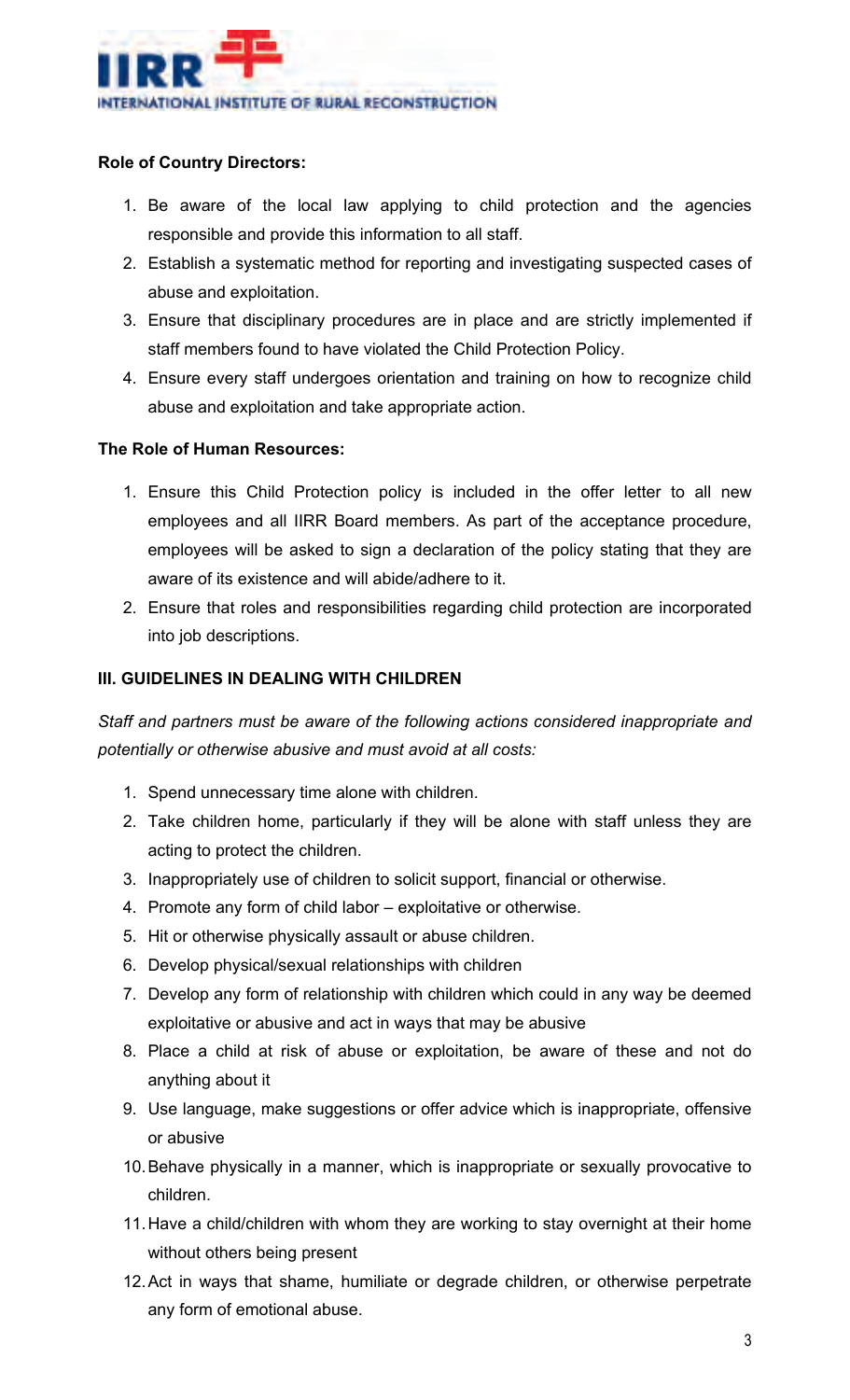

## **Children with Special Needs:**

• Extra-care must be made not to discriminate against children with special needs, such as the disabled (physical and mentally impaired), orphaned and vulnerable children in all community programs.

• Staff must take appropriate steps to ensure equal opportunity for participation of children with disabilities in matters pertaining to their rights and protection from abuse and exploitation

• Staff must ensure that community and other children do not stigmatize or discriminate against children with special needs

• Staff must be required to exercise caution and sensitivity in handling information about children with special needs and shall ensure that information collected is not used to solicit sympathy.

### **ANNEX 1: Forms of Child Abuse and Exploitation:**

Child abuse may take five (5) different forms.

1.) *Sexual Abuse and Harassment*: these are acts of sexual assault and sexual exploitation of minors by parents, caregivers or strangers. Exploitation occurs if an adult perpetrated the activity on a child and/or involved the misuse of power, services, age or authority, or the use of physical force or emotional manipulation by children of the opposite sex from a peer group. This can also include exposure or failure to prevent the exposure of children to all forms of pornography and sexual acts.

2.) *Physical Abuse and Harassment:* any direct physical assault and injury by parents, caretakers or strangers on a child, which are not the result of an accident. It may include cuts, fractures, bruises, shaking, burns and internal injuries. This may also include tasks and errands, which clearly exceed the capacity of the child to manage safely.

3.) *Emotional Abuse*: Emotional abuse is a chronic pattern of behavior and psychological ill-treatment such as belittling, humiliating and ridiculing a child which results in a severe impact upon a child's behavior and development. It is also a consistent failure to provide a child with appropriate support, attention, and affection.

4.) *Physical Neglect:* is the failure to provide children with adequate food, clothing, shelter and medical care. And also includes abandonment, expulsion from home and failure to enroll children in school

5.) *Emotional Neglec*t: intentional and reckless disregard of a child's emotional needs.